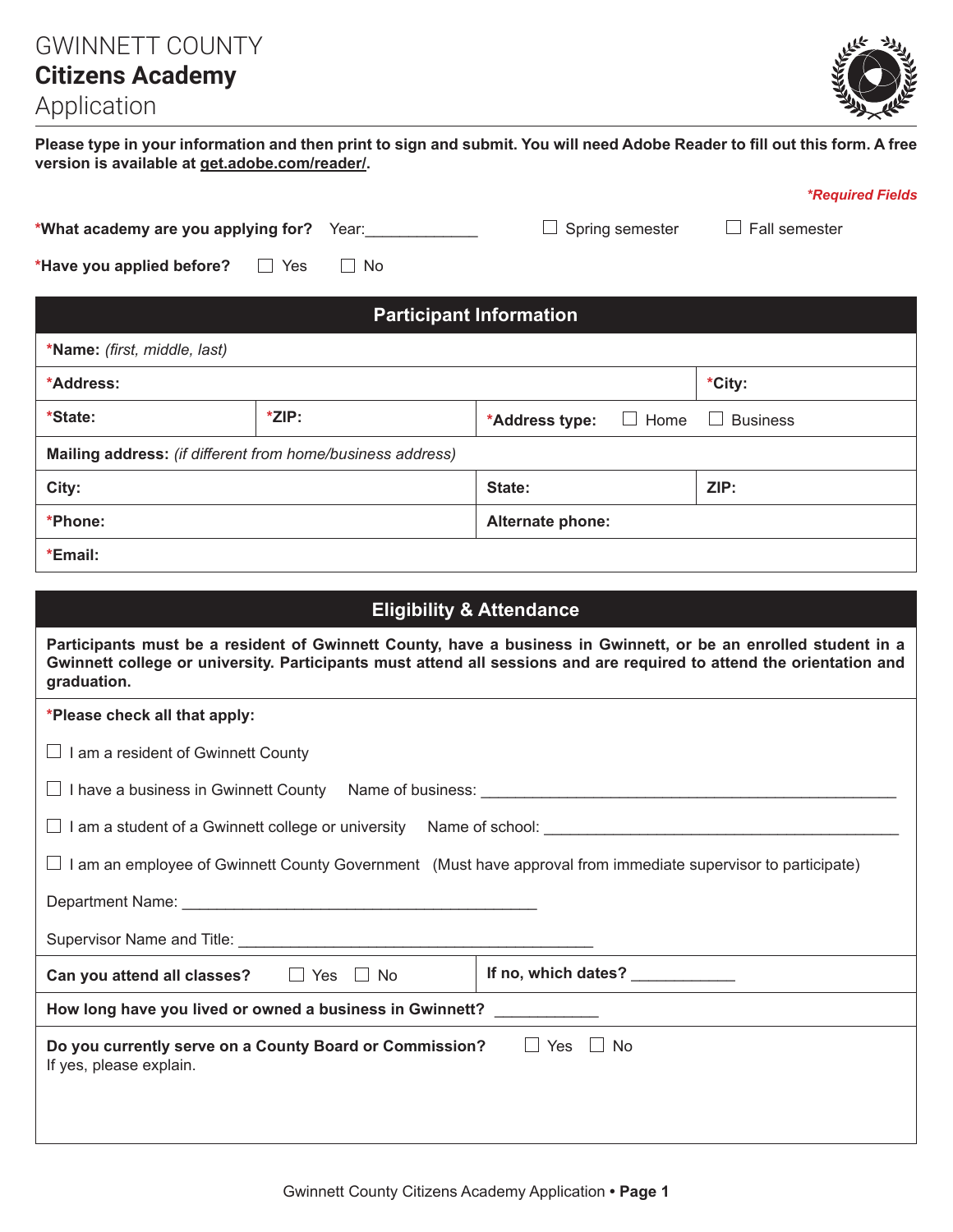| Do you require any special accommodations to participate (including dietary restrictions)? $\Box$ Yes $\Box$ No<br>If yes, please explain. |
|--------------------------------------------------------------------------------------------------------------------------------------------|
| How did you hear about Citizens Academy?                                                                                                   |
| Why do you wish to participate in the Citizens Academy?                                                                                    |
| What services or government functions are you primarily interested in learning more about?                                                 |
| Please list any community involvement in the past 5 years:                                                                                 |
| <b>Education history:</b>                                                                                                                  |
| Please list any leadership positions you've (currently/previously) held in Gwinnett County:                                                |
| $\Box$ No<br>Have you participated in any other county citizen programs?<br>$\Box$ Yes<br>If yes, please explain.                          |